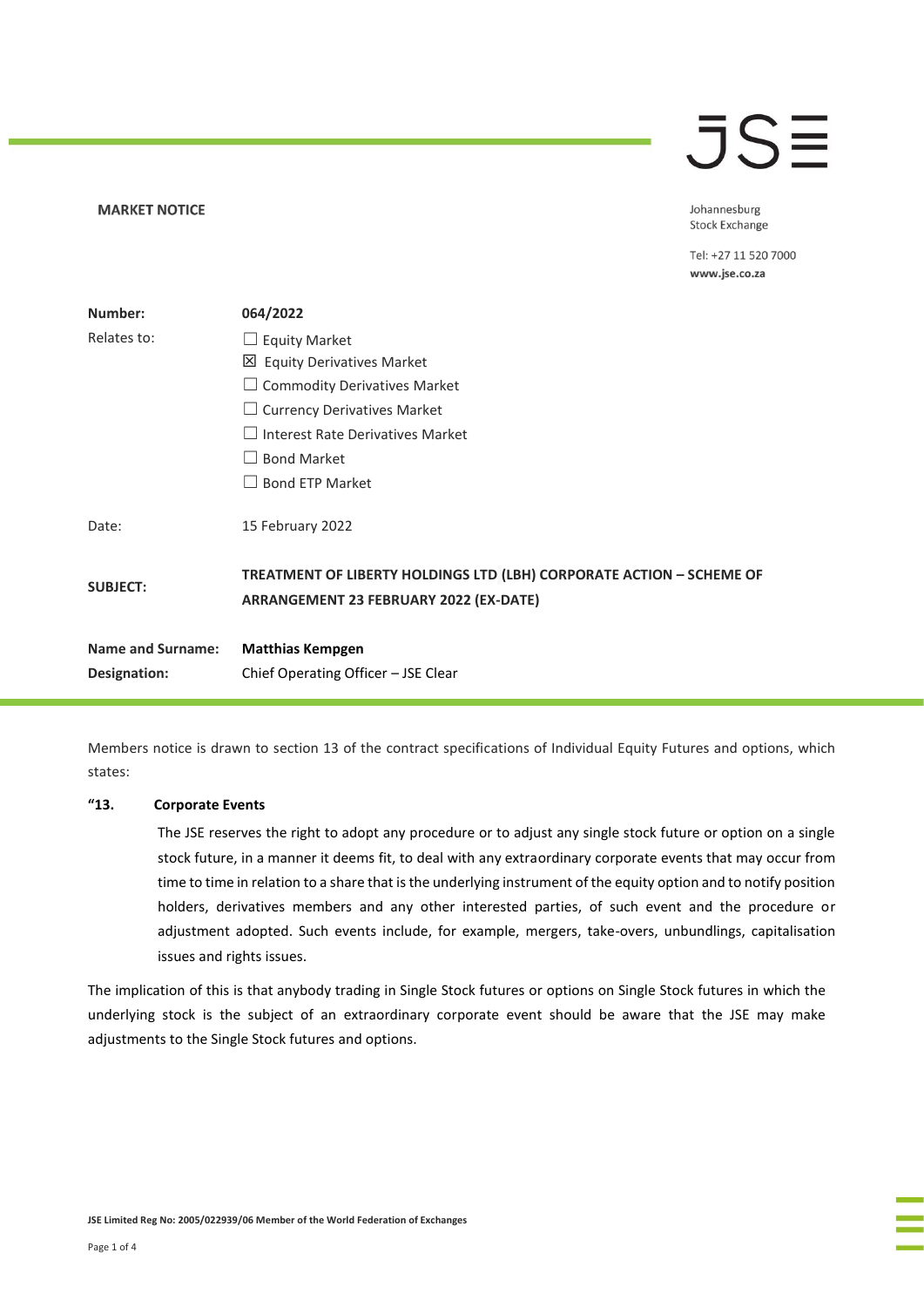### **Scheme of arrangements**

**Liberty Holdings Ltd (LBH)** has declared a Capital Reduction of 11.10 cents followed by a Capital Payment of 14.40 cents per share. A conversion will then take place whereby for every 1 **Liberty Holdings Ltd (LBH)** held, shareholders will receive 0.5 **Standard Bank Group Ltd (SBK)** shares.

With regards to this corporate action, the following adjustments will be made to LBH positions on 23 February 2022 **(Ex-date)**. The adjustments will be made to positions held as at close of business on 22 February 2022 **(LDT).**

# **1. FUTURES CONTRACTS**

The LBH futures position will be increased by the following factor:

Calculation of futures factor:

# **Spot price / adjusted price**

Where:

**Spot price** = the official closing price of the underlying share on, 22 February 2022 **(LDT)**.

**Adjusted price** = Spot price – (11.10 (**Capital Reduction**) and 14.40 (**Capital Payment**)).

E.g. if the official closing price of the underlying share on, 22 February 2022 **(LDT)** is 102.00 the following would apply:

Spot price  $= 102.00$ 

Adjusted price = 102.00 – 25.5 (Capital Reduction and Capital Payment combined)

= **76.5**

Futures factor = 102.00 / 76.5

= 1.333333

**I.e.** Current positions**\***factor (rounded to nearest whole contract) = the number of total contracts. Additional contracts will be created at an initial value of zero.

### **2. OPTION CONTRACTS**

- a. The options position will be increased by the same factor as the futures above.
- b. The option strikes will be adjusted by the following factor:

### Calculation of options factor (based on the example above):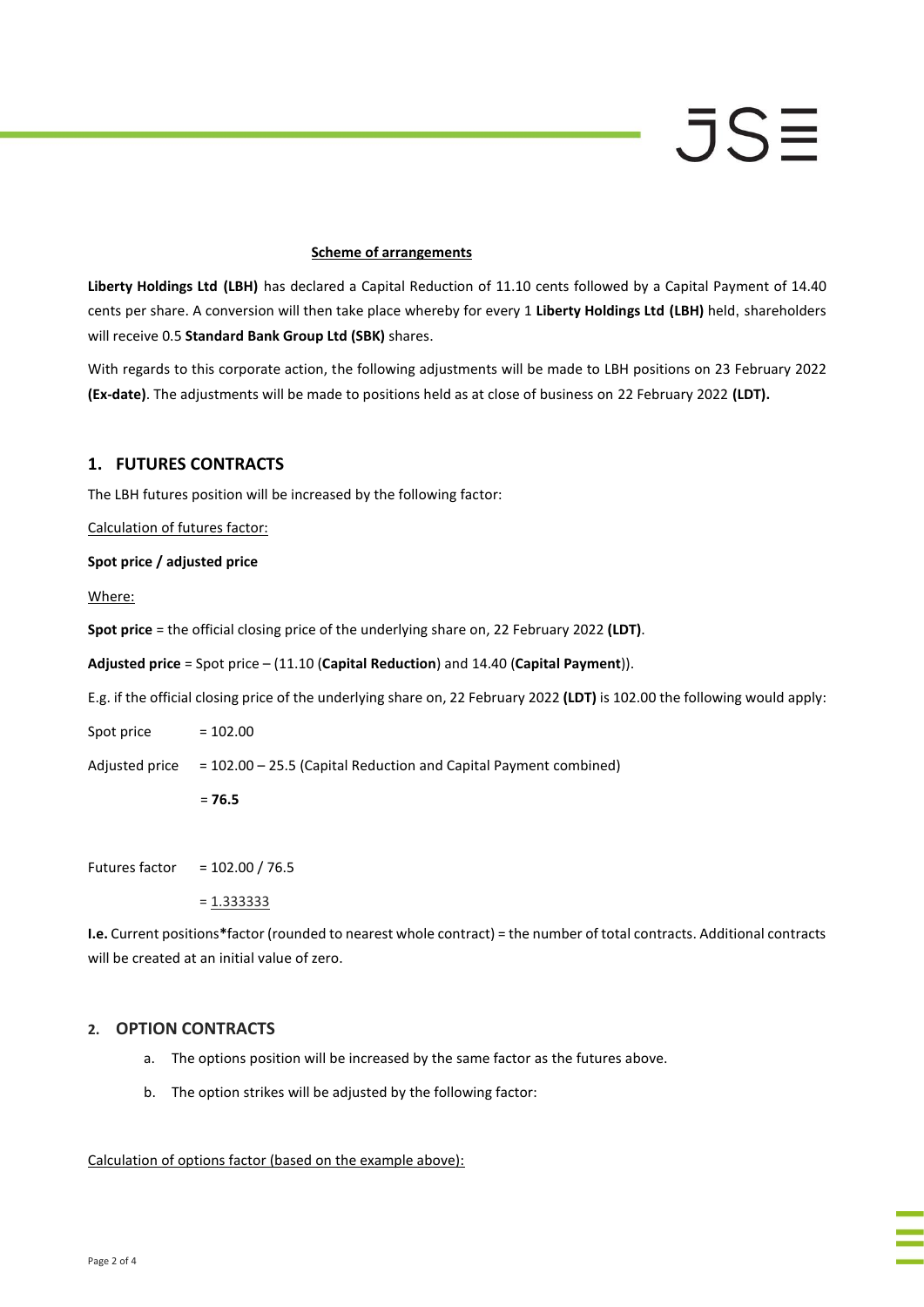# JSE

# **Adjusted price / spot price**

Options factor = 76.5/ 102.00

= 0.75

E.g. if the old strike is 101.00 the following would apply: -

**New strike** = Old strike \* options factor  $= 101.00 * 0.75$ 

 $= 75.75$ 

Existing positions will be closed out at a 0 value and new positions opened at the new strike with a 0 value.

# **3. CFD CONTRACTS**

Current positions**\***Factor (rounded to nearest whole contract) = the number of total contracts. Additional contracts will be created at an initial value of zero.

**After the above factor is applied to the (LBH) positions, the below conversion will take place**

# **CONVERSION RATIO:**

1 (**LBH**) **=** 0.5 (**SBK**)

Example:

| <b>Position on LDT:</b>     | 17MAR22 LBH PHY |
|-----------------------------|-----------------|
| <b>Position on Ex Date:</b> | 17MAR22 SBK PHY |

**Note:** Current positions**\***Ratio (**rounded to nearest whole contract**) = the number of total contracts that will be created in Standard Bank Group Ltd (SBK).

Positions in Liberty Holdings Ltd (LBH) will be closed out at a zero value and new positions in Standard Bank Group Ltd (SBK) will be created at a zero value.

### **Please note**:

Adjustments will be made to all contracts where LBH is the underlying share. These contracts include:

| <b>Contract Code</b>      | <b>JSE Instrument Type</b> |
|---------------------------|----------------------------|
| 17MAR22 LBH CSH CFD SABOR | CED.                       |
| 17MAR22 LBH PHY           | Single Stock               |
| 17MAR22 LBH PHY DN        | Dividend Neutral           |